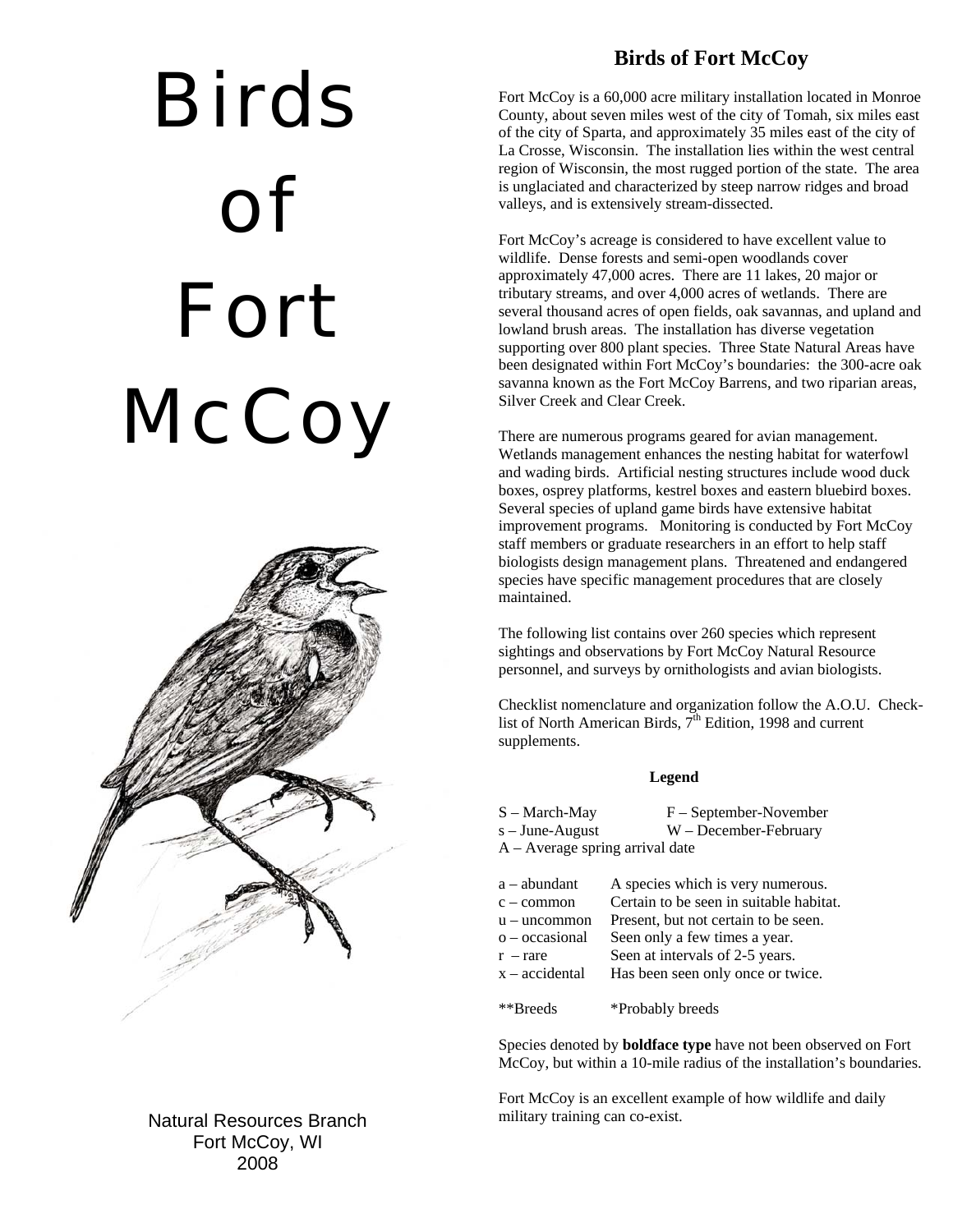|                                         | S            | ${\tt S}$    | F            | W            | Α      | Charadriidae (Plovers)                        |              |   |              |              |        |
|-----------------------------------------|--------------|--------------|--------------|--------------|--------|-----------------------------------------------|--------------|---|--------------|--------------|--------|
| Gaviidae (Loons)                        |              |              |              |              |        | Semipalmated Plover                           | о            |   | 0            |              | 5-May  |
| Common Loon**                           | u            | u            | o            |              | 5-Apr  | <b>Black-bellied Plover</b>                   | с            | C | c            |              | 20-Mar |
| Podicipedidae (Grebes)                  |              |              |              |              |        | American Golden-Plover                        |              |   | r            |              | 25-Apr |
| <b>Horned Grebe</b>                     | o            |              | $\circ$      |              | 10-Apr | Killdeer**                                    | с            | C | $\mathbf c$  |              | 20-Mar |
| <b>Red-necked Grebe</b>                 | х            |              | x            |              |        | Scolopacidae (Sandpipers, Phalaropes, Allies) |              |   |              |              |        |
| Pied-billed Grebe**                     | u            | u            | u            |              | 20-Mar | <b>Greater Yellowlegs</b>                     | u            |   | u            |              | 15-Apr |
| Pelecanidae (Pelicans)                  |              |              |              |              |        | Lesser Yellowlegs                             | u            |   | u            |              | 20-Apr |
| American White Pelican                  | x            |              |              |              |        | Solitary Sandpiper                            | u            |   | u            |              | 25-Apr |
| Phalacrocoracidae (Cormorants)          |              |              |              |              |        | Willet                                        | х            |   |              |              |        |
| Double-crested Cormorant                | o            |              | $\mathsf{o}$ |              | 15-Apr | Spotted Sandpiper**                           | u            | o | $\mathsf{o}$ |              | 25-Apr |
| Ardeidae (Bitterns, Herons, and Egrets) |              |              |              |              |        | Upland Sandpiper**                            | u            | C | o            |              | 20-Apr |
| American Bittern*                       | $\mathsf{r}$ | $\mathsf{r}$ |              |              |        | <b>Hudsonian Godwit</b>                       | о            |   |              |              |        |
| Least Bittern*                          |              |              |              |              |        | <b>Marbled Godwit</b>                         |              |   |              |              |        |
| Great Blue Heron**                      | C            | с            | C            | r            | 25-Mar | <b>Ruddy Turnstone</b>                        |              |   |              |              |        |
| <b>Great Egret</b>                      |              |              |              |              |        | Sanderling                                    | о            |   | o            |              | 25-Apr |
| <b>Little Blue Heron</b>                | х            |              |              |              |        | Semipalmated Sandpiper                        | u            |   | u            |              | 10-May |
| Cattle Egret                            | х            |              |              |              |        | <b>Western Sandpiper</b>                      |              |   | о            | r            |        |
| Green Heron**                           | $\mathbf c$  | $\mathbf c$  | u            |              | 25-Apr | Least Sandpiper                               | u            |   | u            |              | 5-May  |
| Black-crowned Night-Heron**             | u            | u            |              |              | 20-Apr | <b>White-rumped Sandpiper</b>                 | о            |   | r            |              | 10-May |
| Gruidae (Cranes)                        |              |              |              |              |        | <b>Baird's Sandpiper</b>                      | о            |   | r            |              | 15-May |
| Sandhill Crane**                        | u            | u            | u            |              | 20-Mar | Pectoral Sandpiper                            | u            |   | o            |              | 20-Apr |
| Anatidae (Swans, Geese, Ducks)          |              |              |              |              |        | Dunlin                                        | о            |   | o            |              | 25-Apr |
| <b>Greater White-fronted Goose</b>      | х            |              | x            |              |        | <b>Stilt Sandpiper</b>                        |              |   |              |              |        |
| Snow Goose                              |              |              | u            |              | 20-Mar | <b>Short-billed Dowitcher</b>                 |              |   |              |              |        |
| Canada Goose**                          | u            |              |              |              | 15-Mar |                                               | $\mathsf{o}$ |   |              |              |        |
| <b>Mute Swan</b>                        | c            |              | u            | $\mathsf{r}$ |        | <b>Long-billed Dowitcher</b>                  | х            |   |              |              | 30-Mar |
|                                         | $\circ$      |              |              |              |        | Common Snipe**                                | с            | C | c            | $\circ$      |        |
| <b>Trumpeter Swan</b>                   | х            |              |              |              |        | American Woodcock**                           | с            | C | $\mathbf c$  |              | 30-Mar |
| Tundra Swan                             | r            |              | r            | $\mathsf{o}$ | 20-Mar | <b>Wilson's Phalarope</b>                     | о            |   |              |              |        |
| Wood Duck**                             | с            | $\mathbf c$  | C            |              | 20-Mar | Laridae (Gulls, Terns)                        |              |   |              |              |        |
| Gadwall                                 | u            |              | u            |              | 20-Mar | <b>Franklin's Gull</b>                        |              |   | x            |              |        |
| American Wigeon                         | c            |              | u            |              | 20-Mar | <b>Bonaparte's Gull</b>                       | 0            |   |              |              | 1-May  |
| American Black Duck                     | o            |              | $\mathsf{o}$ |              | 20-Mar | Ring-billed Gull                              |              | u | u            |              | 25-Mar |
| Mallard**                               | c            | с            | c            | o            | 20-Mar | <b>Herring Gull</b>                           | u            | o | $\mathsf{o}$ |              | 20-Mar |
| Blue-winged Teal**                      | u            | u            | o            |              | 10-Apr | <b>Glaucous Gull</b>                          |              |   |              | X            |        |
| Northern Shoveler                       |              |              | u            |              | 20-Mar | Caspian Tern                                  |              |   |              |              | 15-Apr |
| Northern Pintail                        | u            |              | u            |              | 25-Mar | Common Tern                                   | o            | r |              |              | 25-Apr |
| Green-winged Teal                       | o            |              | o            |              | 20-Mar | Forster's Tern                                | о            | r |              |              | 15-Apr |
| Canvasback                              | u            |              | u            |              | 25-Mar | <b>Black Tern</b>                             | о            | o |              |              | 5-May  |
| Redhead                                 | u            |              | u            |              | 10-Mar | Cathartidae (New World Vultures)              |              |   |              |              |        |
| Ring-necked Duck*                       | u            | r            | u            |              | 20-Mar | Turkey Vulture**                              | u            | u | <b>u</b>     |              | 10-Apr |
| <b>Greater Scaup</b>                    | х            |              |              |              |        | Accipitridae (Hawks, Eagles, Allies)          |              |   |              |              |        |
| Lesser Scaup                            | c            |              | C            |              | 20-Mar | Bald Eagle**                                  | о            | о | о            | $\circ$      |        |
| <b>Bufflehead</b>                       | u            |              | u            |              | 15-Mar | Northern Harrier**                            | u            | u | u            |              | 25-Mar |
| Common Goldeneye                        | u            |              | u            |              | 15-Mar | Sharp-shinned Hawk                            | u            | u | u            | $\mathbf{r}$ | 10-Apr |
| Hooded Merganser**                      | с            | u            | u            |              | 20-Mar | Cooper's Hawk**                               | u            | u | u            | $\circ$      | 10-Apr |
| Common Merganser                        | o            |              | o            |              | 20-Mar | Northern Goshawk                              |              |   | r            | $\circ$      |        |
| Red-breasted Merganser                  | r            |              |              |              | 25-Mar | Red-shouldered Hawk**                         | u            | u | $\sf u$      |              | 25-Mar |
| <b>Ruddy Duck</b>                       | u            |              | u            |              | 10-Apr | Broad-winged Hawk**                           | с            | u | с            |              | 25-Apr |
| Rallidae (Rails, Coots, Gallinules)     |              |              |              |              |        | Red-tailed Hawk**                             | с            | с | С            | c            |        |
| <b>King Rail</b>                        |              |              |              |              | 20-Apr | Rough-legged Hawk                             | о            |   | o            | c            |        |
| Virginia Rail                           |              |              |              |              | 20-Apr | Golden Eagle                                  | о            |   | o            | u            |        |
| Sora**                                  | u            | u            | u            |              | 15-Apr | Osprey**                                      | с            | С | u            |              | 10-Apr |
| <b>Common Moorhen</b>                   |              |              |              |              |        | Falconidae (Falcons)                          |              |   |              |              |        |
| American Coot                           | u            |              | u            |              | 25-Mar | American Kestrel**                            |              |   | C            | $\mathsf{o}$ | 15-Mar |
| Recurvirostridae (Stilts)               |              |              |              |              |        | Merlin                                        |              |   | r            |              | 10-Apr |
| Avocet                                  | х            |              |              |              |        | Peregrine Falcon                              |              |   | r            |              | 10-Apr |
|                                         |              |              |              |              |        |                                               |              |   |              |              |        |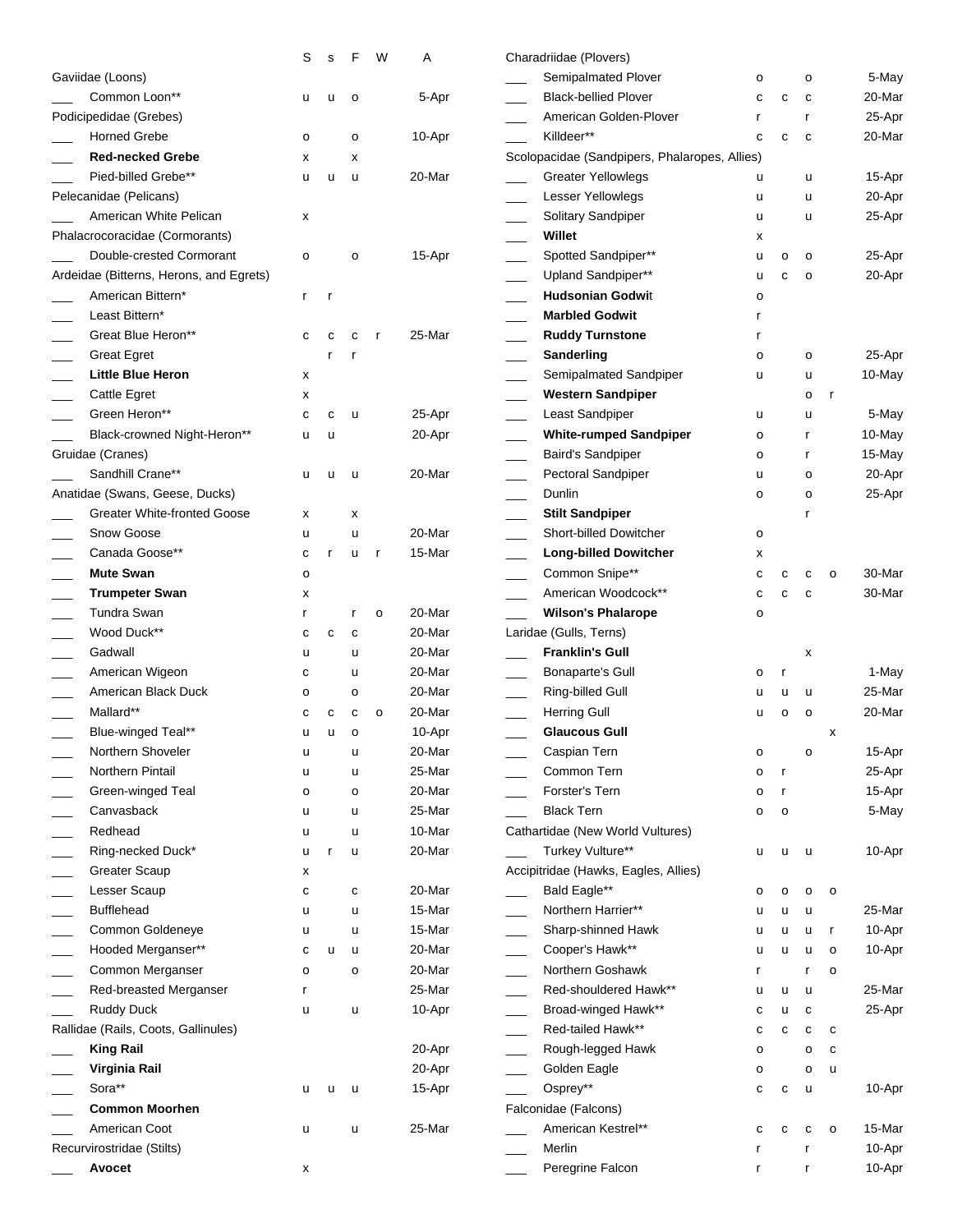|                          | Gyrfalcon                                       |   |   |   | х |           |      |
|--------------------------|-------------------------------------------------|---|---|---|---|-----------|------|
|                          | Phasianidae Partridges, Grouse, Turkeys, Quail) |   |   |   |   |           |      |
|                          | Ring-necked Pheasant*                           | r | r | r | r |           |      |
|                          | Ruffed Grouse**                                 | С | с | с | c |           |      |
|                          | Wild Turkey**                                   | с | с | с | c |           |      |
|                          | Northern Bobwhite                               | u | u | u | u |           |      |
|                          | <b>Gray Partridge*</b>                          |   |   |   | x |           | Co   |
|                          |                                                 |   |   |   |   |           |      |
|                          |                                                 |   |   |   |   |           |      |
|                          | Columbidae (Pigeons, Doves)                     |   |   |   |   |           |      |
| $\overline{\phantom{a}}$ | Rock Pigeon**                                   | с | с | c | C |           | Pa   |
|                          | Mourning Dove**                                 | с | С | с | o |           |      |
|                          | Cuculidae (Cuckoos)                             |   |   |   |   |           |      |
|                          | Yellow-billed Cuckoo**                          | u | u | o |   | 25-May    | Сe   |
|                          | Black-billed Cuckoo**                           | с | С | u |   | 20-May    |      |
|                          | Strigidae (Owls)                                |   |   |   |   |           | Sitt |
| $\overline{\phantom{a}}$ | Eastern Screech Owl**                           | u | u | u | u |           |      |
| $\overline{\phantom{a}}$ | Great Horned Owl**                              | с | с | с | с |           |      |
| $\overline{\phantom{a}}$ | Snowy Owl                                       | x |   |   | x |           | Trc  |
|                          | Barred Owl**                                    | с | c | с | c |           |      |
|                          | Great Gray Owl                                  |   |   |   | x |           |      |
|                          | Long-eared Owl                                  | x |   |   |   |           |      |
| $\overline{\phantom{a}}$ | Short-eared Owl                                 | r |   | r | r |           |      |
|                          | Northern Saw-whet Owl**                         | r | r | r | r |           |      |
|                          | Caprimulgidae (Nightjars, Goatsuckers)          |   |   |   |   |           | Re   |
| $\sim$                   | Common Nighthawk**                              | с | с | С |   | $15$ -May |      |
|                          | Whip-poor-will**                                | u | u | с |   | 5-May     |      |
|                          | Apodidae (Swifts)                               |   |   |   |   |           | Syl  |
|                          | Chimney Swift**                                 | с | с | c |   | 25-Apr    |      |
|                          | Trochilidae (Hummingbirds)                      |   |   |   |   |           | Tuı  |
|                          | Ruby-throated Hummingbird**                     | u | с | u |   | 5-May     |      |
|                          | Alcedinidae (Kingfishers)                       |   |   |   |   |           |      |
|                          | Belted Kingfisher**                             | с | с | с | r | 10-Apr    |      |
|                          | Picidae (Woodpeckers)                           |   |   |   |   |           |      |
|                          | Red-headed Woodpecker**                         | u | C | c | u |           |      |
|                          | Red-bellied Woodpecker**                        | u | u | u | u |           |      |
|                          | Yellow-bellied Sapsucker                        | u | u | u | r | 10-Apr    |      |
|                          | Downy Woodpecker**                              | с | с | с | с |           |      |
|                          | Hairy Woodpecker**                              | с | с | с | С |           | Lar  |
|                          | Northern Flicker**                              | с | С | с | r | 1-Apr     |      |
|                          | Pileated Woodpecker**                           | u | u | u | u |           |      |
|                          | Tyrannidae (Flycatchers)                        |   |   |   |   |           | Mir  |
|                          | Olive-sided Flycatcher                          | о |   | r |   | 15-May    |      |
|                          | Eastern Wood-Pewee**                            | с | с | u |   | 15-May    |      |
|                          | Yellow-bellied Flycatcher                       | u |   | u |   | 15-May    |      |
|                          | <b>Acadian Flycatcher</b>                       | о | о | о |   | 10-May    | Mo   |
| $\overline{\phantom{a}}$ | Alder Flycatcher*                               | u | u | u |   | 15-May    |      |
| $\overline{\phantom{0}}$ | Willow Flycatcher*                              | u | r | о |   | 5-May     | Bo   |
| $\overline{\phantom{0}}$ | Least Flycatcher**                              | с | С | u |   | 5-May     |      |
| $\mathcal{L}$            | Eastern Phoebe**                                | с | С | С |   | 10-Apr    |      |
|                          | Great Crested Flycatcher**                      | с | С | C |   | 5-May     | Stu  |
|                          | <b>Scissor-tailed Flycatcher</b>                | х |   |   |   |           |      |
|                          | <b>Western Kingbird</b>                         |   | х |   |   |           | Vir  |
|                          | Eastern Kingbird**                              | с | с | С |   | 1-May     |      |
|                          | Alaudidae (Larks)                               |   |   |   |   |           |      |
|                          | Horned Lark**                                   | с | C | С | u |           |      |
|                          | Hirundinidae (Swallows)                         |   |   |   |   |           |      |

| Purple Martin**                   | u | u | о |   | 20-Apr |
|-----------------------------------|---|---|---|---|--------|
| Tree Swallow**                    | a | a | C |   | 1-Apr  |
| Northern Rough-winged Swallow**   | u | u | u |   | 10-Apr |
| Bank Swallow**                    | u | u |   |   | 20-Apr |
| Cliff Swallow**                   | С | С | u |   | 15-Apr |
| Barn Swallow**                    | а | а | а |   | 15-Apr |
| Corvidae (Jays, Crows)            |   |   |   |   |        |
| Blue Jay**                        | а | а | а | а |        |
| American Crow**                   | а | а | а | а |        |
| Common Raven**                    | О | С | о | o |        |
| Paridae (Titmice, Chickadees)     |   |   |   |   |        |
| Black-capped Chickadee**          | С | С | с | с |        |
| <b>Tufted Titmouse</b>            | r | r |   |   |        |
| Certhiidae (Creepers)             |   |   |   |   |        |
| <b>Brown Creeper</b>              | u | u | u | r | 1-Apr  |
| Sittidae (Nuthatches)             |   |   |   |   |        |
| <b>Red-breasted Nuthatch</b>      | о | u | о | r |        |
| White-breasted Nuthatch**         | С | С | с | с |        |
| Troglodytidae (Wrens)             |   |   |   |   |        |
| House Wren**                      | С | с | с |   | 20-Apr |
| Winter Wren                       | u |   | u |   | 15-Apr |
| Bewick's Wren                     | x | X |   |   |        |
| Sedge Wren                        | u | u | u |   | 10-May |
| Marsh Wren*                       | с | u | с |   | 10-May |
| Regulidae (Kinglets)              |   |   |   |   |        |
| Golden-crowned Kinglet            | u |   | u | О | 1-Apr  |
| Ruby-crowned Kinglet              | C |   | С |   | 5-Apr  |
| Sylviidae (Gnatcatchers)          |   |   |   |   |        |
| Blue-gray Gnatcatcher**           | u | С | o |   | 1-May  |
| Turdidae (Thrushes)               |   |   |   |   |        |
| Eastern Bluebird**                | С | С | C |   | 30-Mar |
| Veery**                           | u | u | с |   | 10-May |
| Gray-cheeked Thrush               | о |   | о |   | 10-May |
| Swainson's Thrush                 | С |   | C |   | 10-May |
| Hermit Thrush                     | u |   | u |   | 15-Apr |
| Wood Thrush**                     | u | u | O |   | 1-May  |
| American Robin**                  | а | a | а | r | 20-Mar |
| Varied Thrush                     |   |   |   | X |        |
| Laniidae (Shrikes)                |   |   |   |   |        |
| <b>Loggerhead Shrike</b>          |   | r |   |   |        |
| Northern Shrike                   | u |   | u | u |        |
| Mimidae (Mockingbirds, Thrashers) |   |   |   |   |        |
| Gray Catbird**                    | с | C | C |   | 20-Apr |
| Brown Thrasher**                  | С | с | с |   | 20-Apr |
| Northern Mockingbird              |   | r |   |   |        |
| Motacillidae (Pipits)             |   |   |   |   |        |
| <b>American Pipit</b>             | о |   | o |   |        |
| Bombycillidae (Waxwings)          |   |   |   |   |        |
| <b>Bohemian Waxwing</b>           |   |   |   | r |        |
| Cedar Waxwing**                   | С | с | С | r | 20-May |
| Sturnidae (Starlings)             |   |   |   |   |        |
| European Starling**               | u | u | u | u |        |
| Vireonidae (Vireos)               |   |   |   |   |        |
| <b>Bell's Vireo</b>               | Х |   |   |   |        |
| Yellow-throated Vireo**           | u | u | u |   | 5-May  |
| Warbling Vireo**                  | u | u | о |   | 5-May  |
| Philadelphia Vireo                | r |   | r |   | 10-May |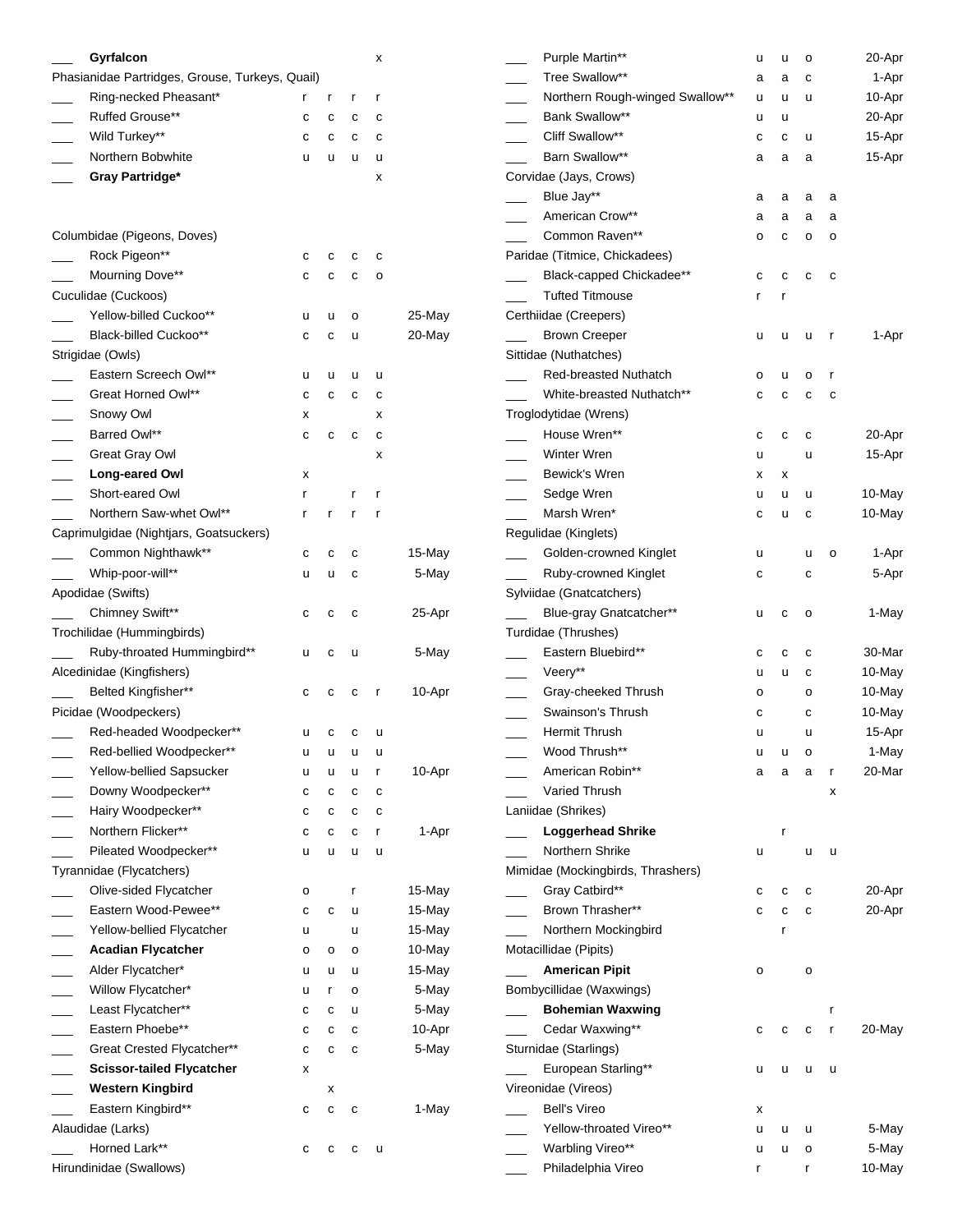|                          | Red-eyed Vireo**                      | a | a | с | 10-May    |
|--------------------------|---------------------------------------|---|---|---|-----------|
|                          | <b>Blue-headed Vireo</b>              | u |   | u | 5-May     |
|                          | Parulidae (Wood-Warblers)             |   |   |   |           |
|                          | Blue-winged Warbler**                 | с | С | o | 5-May     |
|                          | Golden-winged Warbler**               | u | u | о | 5-May     |
|                          | <b>Tennessee Warbler</b>              | а | u | С | 5-May     |
|                          | Orange-crowned Warbler                | u |   | u | 10-May    |
|                          | Nashville Warbler**                   | с | u | c | 5-May     |
| $\overline{\phantom{a}}$ | Northern Parula                       | o |   | r | 10-May    |
| $\sim$                   | Yellow Warbler**                      | с | С |   | 5-May     |
| $\overline{\phantom{0}}$ | Chestnut-sided Warbler**              | u | C | u | 10-May    |
| $\sim$                   | Magnolia Warbler                      | С |   | u | 10-May    |
|                          | Cape May Warbler                      | u |   | о | 10-May    |
|                          | Yellow-rumped Warbler**               | С | о | u | 15-Apr    |
|                          | <b>Black-throated Green Warbler</b>   | u | о | u | 15-May    |
|                          | <b>Blackburnian Warbler</b>           | o | о | o | 15-May    |
| $\overline{\phantom{a}}$ | Pine Warbler**                        | u | u | u | 25-Apr    |
|                          | <b>Kirtland's Warbler</b>             | x |   |   |           |
|                          | Parulidae (Wood-Warblers) (continued) |   |   |   |           |
|                          | Palm Warbler                          | с |   | С | 10-May    |
|                          | Bay-breasted Warbler                  | u |   | u | $15$ -May |
|                          | <b>Blackpoll Warbler</b>              | u |   | u | 10-May    |
|                          | Cerulean Warbler*                     | u | o |   | 10-May    |
|                          | Black-and-white Warbler**             | u | u | u | 5-May     |
| $\overline{\phantom{a}}$ | American Redstart**                   | С | u | u | 5-May     |
| $\sim$                   | <b>Prothonotary Warbler</b>           | o | o | о |           |
| $\overline{\phantom{0}}$ | Ovenbird**                            | a | а | С | 5-May     |
|                          | Northern Waterthrush                  | u |   | u | 5-May     |
|                          | Louisiana Waterthrush                 |   | r |   |           |
|                          | <b>Kentucky Warbler</b>               | x |   |   |           |
|                          | <b>Connecticut Warbler</b>            | о |   | o | 15-May    |
|                          | Mourning Warbler**                    | u | u | u | 15-May    |
|                          | Common Yellowthroat**                 | с | С | С | 5-May     |
|                          | Wilson's Warbler                      | С |   | С | 10-May    |
|                          | Hooded Warbler**                      | o | о |   |           |
|                          | Canada Warbler                        | u | о | u | 15-May    |
|                          | Yellow-breasted Chat                  | x |   |   |           |
|                          | Thraupidae (Tanagers)                 |   |   |   |           |
|                          | Scarlet Tanager**                     | с | С | u | 5-May     |
|                          | Emberizidae (Sparrows, Allies)        |   |   |   |           |
|                          | Eastern Towhee**                      | С | С | С | 20-Apr    |
|                          | American Tree Sparrow                 | с |   | C | С         |
| $\overline{\phantom{a}}$ | Chipping Sparrow**                    | С | С | с | 20-Apr    |
|                          | Clay-colored Sparrow**                | u | u | u | 5-May     |
|                          | Field Sparrow**                       | а | а | с | 5-Apr     |
|                          | Vesper Sparrow**                      | а | а | С | 5-Apr     |
|                          | Lark Sparrow**                        | u | u |   | 20-May    |
|                          | Savanna Sparrow**                     | u | u | u | 20-Apr    |
| $\overline{\phantom{a}}$ | Grasshopper Sparrow**                 | с | С | u | 1-May     |
| $\sim$                   | Henslow's Sparrow                     | r | r |   | 5-May     |
| $\overline{\phantom{0}}$ | Le Conte's Sparrow                    | r | r |   | 10-May    |
|                          | Fox Sparrow                           | u |   | u | 5-Apr     |
|                          | Song Sparrow**                        | а | а | а | 25-Mar    |
|                          | Lincoln's Sparrow                     | u |   | u | 5-May     |
|                          | Swamp Sparrow**                       | u | o | u | 10-Apr    |
|                          | White-throated Sparrow                | С |   | С | 25-Apr    |
|                          | <b>Harris' Sparrow</b>                | r |   | r |           |

|                          | White-crowned Sparrow            | u       |   | u |   | 30-Apr |
|--------------------------|----------------------------------|---------|---|---|---|--------|
|                          | Dark-eyed Junco                  | а       |   | а | C |        |
|                          | Lapland Longspur                 | o       |   | о | r |        |
|                          | Snow Bunting                     | o       |   | 0 | u |        |
|                          | Cardinalidae (Cardinals, Allies) |         |   |   |   |        |
|                          | Northern Cardinal**              | u       | u | u | u |        |
|                          | Rose-breasted Grosbeak**         | C       | C | C |   | 5-May  |
| $\overline{\phantom{a}}$ | <b>Blue Grosbeak</b>             |         | X |   |   |        |
| $\overline{\phantom{a}}$ | Indigo Bunting**                 | c       | С | C |   | 5-May  |
|                          | Dickcissel**                     | u       | C |   |   | 20-May |
|                          | Icteridae (Blackbirds)           |         |   |   |   |        |
|                          | Bobolink**                       | u       | о |   |   | 10-May |
|                          | Red-winged Blackbird*            | C       | с | C |   | 20-Mar |
|                          | Eastern Meadowlark**             | u       | C | u |   | 30-Mar |
|                          | Western Meadowlark**             | о       | о | u |   | 30-Mar |
|                          | <b>Yellow-headed Blackbird</b>   | o       |   |   |   | 5-May  |
|                          | <b>Rusty Blackbird</b>           | u       |   | u |   | 20-Mar |
| $\overline{\phantom{0}}$ | Brewer's Blackbird**             | r       | r | r |   | 20-Apr |
| a.                       | Common Grackle**                 | u       | u | u |   | 20-Mar |
|                          | Brown-headed Cowbird**           | a       | c | C |   | 10-Apr |
|                          | <b>Orchard Oriole</b>            | o       | u | r |   | 10-May |
|                          | <b>Baltimore Oriole**</b>        | а       | с | с |   | 1-May  |
|                          | Passeridae (Old World Sparrows)  |         |   |   |   |        |
|                          | House Sparrow**                  | C       | C | C | С |        |
|                          | Fringillidae (Finches)           |         |   |   |   |        |
|                          | Pine Grosbeak                    |         |   | r | r |        |
| $\overline{\phantom{a}}$ | Purple Finch                     | $\circ$ | o | u | O |        |
| $\overline{\phantom{a}}$ | House Finch**                    | u       | u | u | ū |        |
| $\overline{\phantom{a}}$ | <b>Red Crossbill</b>             | r       |   | r | r |        |
|                          | White-winged Crossbill           | r       |   | r | r |        |
|                          | Common Redpoll                   | u       |   | u | u |        |
|                          | <b>Hoary Redpoll</b>             |         |   |   | x |        |
| $\sim$                   | <b>Pine Siskin</b>               | u       |   | u | o |        |
|                          | American Goldfinch**             | C       | C | С | C |        |
| $\frac{1}{1}$            | <b>Evening Grosbeak</b>          | u       |   | u | u |        |
|                          |                                  |         |   |   |   |        |

The first edition of this checklist was compiled and designed in 1993 by Major Dennis R. Kuecherer (Ret). Major Kuecherer was stationed at Fort McCoy for a period of three years as the installation Provost Marshall.

An avid birder, he conducted numerous surveys and maintained careful observations and field notes. After retirement in 1992, Major Kuecherer conducted extensive migratory and breeding bird surveys in accordance with federal training area land management programs.

This list was greatly enhanced by records and field notes that were compiled over the years by Fort McCoy's fish and wildlife personnel from the Natural Resources Branch and the Range and Training Lands Assessment Program.

The original checklist was reviewed and edited by Mr. Eric Epstein from the Wisconsin Department of Natural Resources. Fort McCoy biologists and Mr. Eric Wood, a graduate researcher, reviewed the current checklist.

Illustration of grasshopper sparrow was drawn by Susan Vos, Range and Training Lands Assessment Coordinator at Fort McCoy.